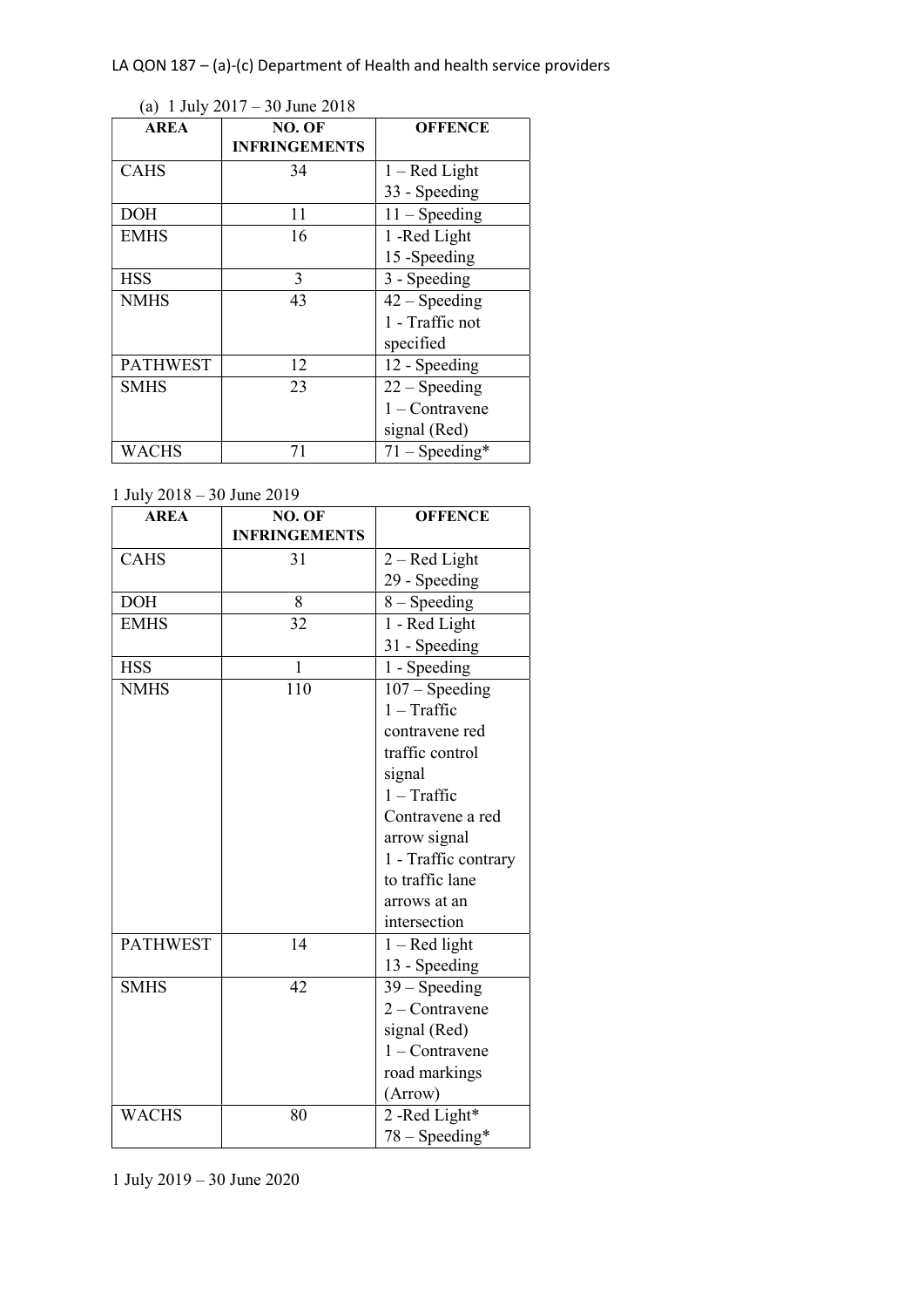| <b>AREA</b>     | NO. OF               | <b>OFFENCE</b>       |  |  |
|-----------------|----------------------|----------------------|--|--|
|                 | <b>INFRINGEMENTS</b> |                      |  |  |
| <b>CAHS</b>     | 26                   | $1 - Red Light$      |  |  |
|                 |                      | 25 - Speeding        |  |  |
| <b>DOH</b>      | 5                    | $5 -$ Speeding       |  |  |
| <b>EMHS</b>     | 31                   | 31 - Speeding        |  |  |
| <b>HSS</b>      | $\overline{4}$       | 4 - Speeding         |  |  |
| <b>NMHS</b>     | 89                   | $81 -$ Speeding      |  |  |
|                 |                      | $3 - Failing to$     |  |  |
|                 |                      | provide information  |  |  |
|                 |                      | $3 - Trafific$ not   |  |  |
|                 |                      | specified            |  |  |
|                 |                      | 1 - Traffic contrary |  |  |
|                 |                      | to traffic lane      |  |  |
|                 |                      | arrows at an         |  |  |
|                 |                      | intersection         |  |  |
|                 |                      | 1 - Traffic          |  |  |
|                 |                      | contravene red       |  |  |
|                 |                      | traffic control      |  |  |
|                 |                      | signal               |  |  |
| <b>PATHWEST</b> | 24                   | $1 - Red$ light      |  |  |
|                 |                      | 23 - Speeding        |  |  |
| <b>SMHS</b>     | 32                   | $29 -$ Speeding      |  |  |
|                 |                      | $2$ – Contravene     |  |  |
|                 |                      | signal (Red)         |  |  |
|                 |                      | $1 -$ Contravene     |  |  |
|                 |                      | road markings        |  |  |
|                 |                      | (Arrow)              |  |  |
| <b>WACHS</b>    | 66                   | 1 - Red Light*       |  |  |
|                 |                      | $64 - Speeding*$     |  |  |
|                 |                      | 1 - Drive Contrary   |  |  |
|                 |                      | to Arrows*           |  |  |

1 July 2020 – 30 June 2021

| <b>AREA</b>     | NO. OF               | <b>OFFENCE</b>       |
|-----------------|----------------------|----------------------|
|                 | <b>INFRINGEMENTS</b> |                      |
| <b>CAHS</b>     | 28                   | $1 - Red Light$      |
|                 |                      | 27 - Speeding        |
| <b>DOH</b>      | 8                    | $7 - Speeding$       |
|                 |                      | $1 - Red Light$      |
| <b>EMHS</b>     | 32                   | 3 - Red Light        |
|                 |                      | 29 - Speeding        |
| <b>HSS</b>      | 6                    | 6 - Speeding         |
| <b>NMHS</b>     | 67                   | $61 - Speeding$      |
|                 |                      | $3 - Failing to$     |
|                 |                      | provide information  |
|                 |                      | $3$ – Court order to |
|                 |                      | pay parking fine     |
| <b>PATHWEST</b> | 12                   | 12 - Speeding        |
| <b>SMHS</b>     | 58                   | $55 - Speeding$      |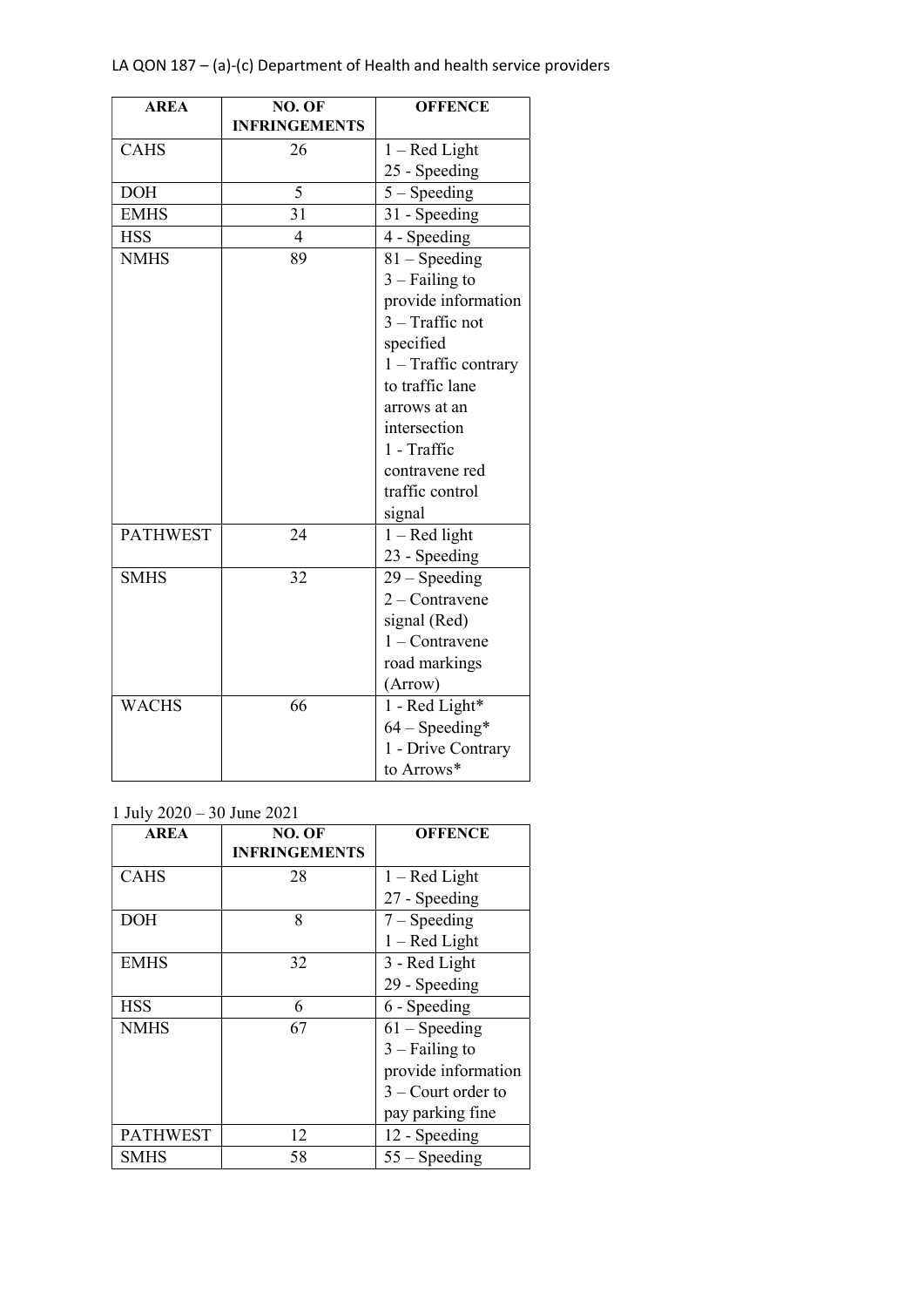|              |    | $2$ – Contravene |
|--------------|----|------------------|
|              |    | signal (Red)     |
|              |    | $1 -$ Contravene |
|              |    | road markings    |
|              |    | (Arrow)          |
| <b>WACHS</b> | 58 | $58 - Speeding*$ |

1 July 2021 – 3 August 2021

| <b>AREA</b>     | NO. OF               | <b>OFFENCE</b>       |
|-----------------|----------------------|----------------------|
|                 | <b>INFRINGEMENTS</b> |                      |
| <b>CAHS</b>     | 3                    | 3 - Speeding         |
| <b>DOH</b>      | Nil                  |                      |
| <b>EMHS</b>     | 2                    | 2 - Speeding         |
| <b>HSS</b>      |                      | 1 - Speeding         |
| <b>NMHS</b>     | 12                   | $9 - Speeding$       |
|                 |                      | 2 - Traffic          |
|                 |                      | contravene red       |
|                 |                      | traffic control      |
|                 |                      | signal               |
|                 |                      | $1 -$ Court order to |
|                 |                      | pay parking fine     |
| <b>PATHWEST</b> |                      | 1 - Red light        |
| <b>SMHS</b>     | 6                    | $6 -$ Speeding       |
| WACHS           |                      | $1 - Speeding*$      |

\*Penalty value unknown.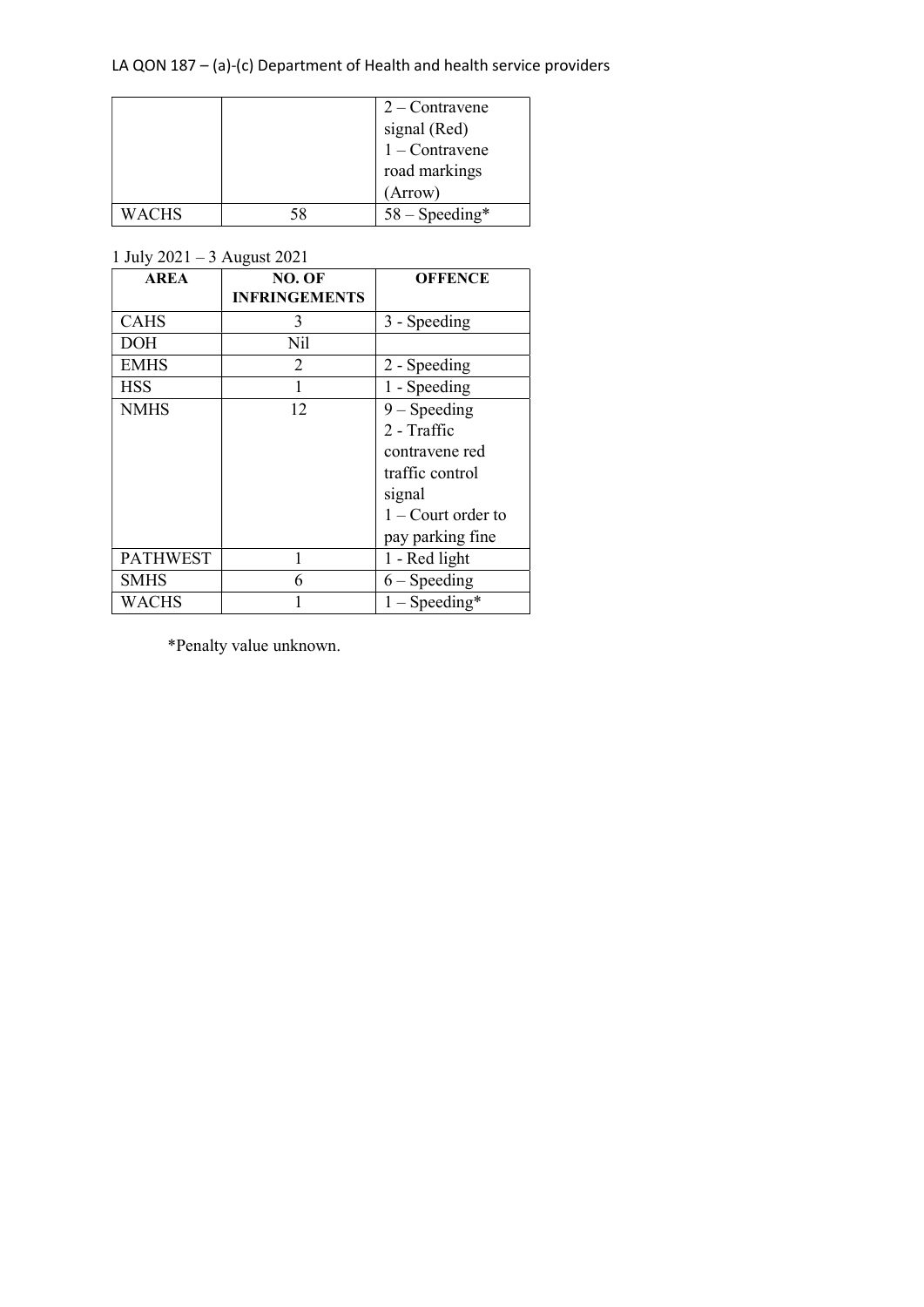(b) 1 July 2017 – 30 June 2018

| <b>AREA</b>     | (i) COST OF EACH            | (ii) DAMAGE CAUSED     | (iii) REPLACEMENT / | (iv) TYPE OF INJURY | (v) DRIVER NOT    | (vi) IF SEIZED BY |
|-----------------|-----------------------------|------------------------|---------------------|---------------------|-------------------|-------------------|
|                 | <b>INFRINGEMENT</b>         | <b>TO EACH VEHICLE</b> | <b>REPAIRS COST</b> | & TO WHOM           | <b>IDENTIFIED</b> | POLICE, HOW LONG  |
| <b>CAHS</b>     | Red Light - $1 \times $600$ | N/A                    | N/A                 | N/A                 | N/A               | N/A               |
|                 | Speeding $-11 \times $400$  |                        |                     |                     |                   |                   |
|                 | Speeding $-21 \times $200$  |                        |                     |                     |                   |                   |
|                 | Speeding - $1 \times $800$  |                        |                     |                     |                   |                   |
| <b>DOH</b>      | Speeding $-7 \times $200$   | N/A                    | N/A                 | N/A                 | N/A               | N/A               |
|                 | Speeding $-3 \times $400$   |                        |                     |                     |                   |                   |
|                 | Speeding $-1 \times $800$   |                        |                     |                     |                   |                   |
| <b>EMHS</b>     | Speeding - $5 \times $200$  | N/A                    | N/A                 | N/A                 | N/A               | N/A               |
|                 | Speeding - $10 \times $100$ |                        |                     |                     |                   |                   |
|                 | Red Light -1 $x$ 600        |                        |                     |                     |                   |                   |
| <b>HSS</b>      | Speeding - $3 \times $200$  | N/A                    | N/A                 | N/A                 | N/A               | N/A               |
| <b>NMHS</b>     | Speeding 42 x \$285         | N/A                    | N/A                 | N/A                 | 39 - Speeding     |                   |
|                 | Traffic (No detail) 1 x     |                        |                     |                     | 3 - No record     |                   |
|                 | \$600                       |                        |                     |                     | 1 - Traffic       |                   |
| <b>PATHWEST</b> | Speeding - $10 \times $100$ | N/A                    | N/A                 | N/A                 | N/A               | N/A               |
|                 | Speeding $-2 \times $200$   |                        |                     |                     |                   |                   |
| <b>SMHS</b>     | Speeding $-15 \times $200$  | N/A                    | N/A                 | N/A                 | N/A               | N/A               |
|                 | Speeding $-7 \times $400$   |                        |                     |                     |                   |                   |
|                 | Red light $-1 \times $600$  |                        |                     |                     |                   |                   |
| <b>WACHS</b>    | N/A                         | N/A                    | N/A                 | N/A                 | N/A               | N/A               |

1 July 2018 – 30 June 2019

| AREA        | (i) COST OF EACH            | (ii) DAMAGE CAUSED     | (iii) REPLACEMENT / | (iv) TYPE OF INJURY | (v) DRIVER NOT    | (vi) IF SEIZED BY |
|-------------|-----------------------------|------------------------|---------------------|---------------------|-------------------|-------------------|
|             | <b>INFRINGEMENT</b>         | <b>TO EACH VEHICLE</b> | <b>REPAIRS COST</b> | & TO WHOM           | <b>IDENTIFIED</b> | POLICE, HOW LONG  |
| <b>CAHS</b> | Red Light - $2 \times $600$ | N/A                    | N/A                 | N/A                 | N/A               | N/A               |
|             | Speeding $-9 \times $400$   |                        |                     |                     |                   |                   |
|             | Speeding - $20 \times $200$ |                        |                     |                     |                   |                   |
| <b>DOH</b>  | Speeding $-6 \times $400$   | N/A                    | N/A                 | N/A                 | N/A               | N/A               |
|             | Speeding $-2 \times $200$   |                        |                     |                     |                   |                   |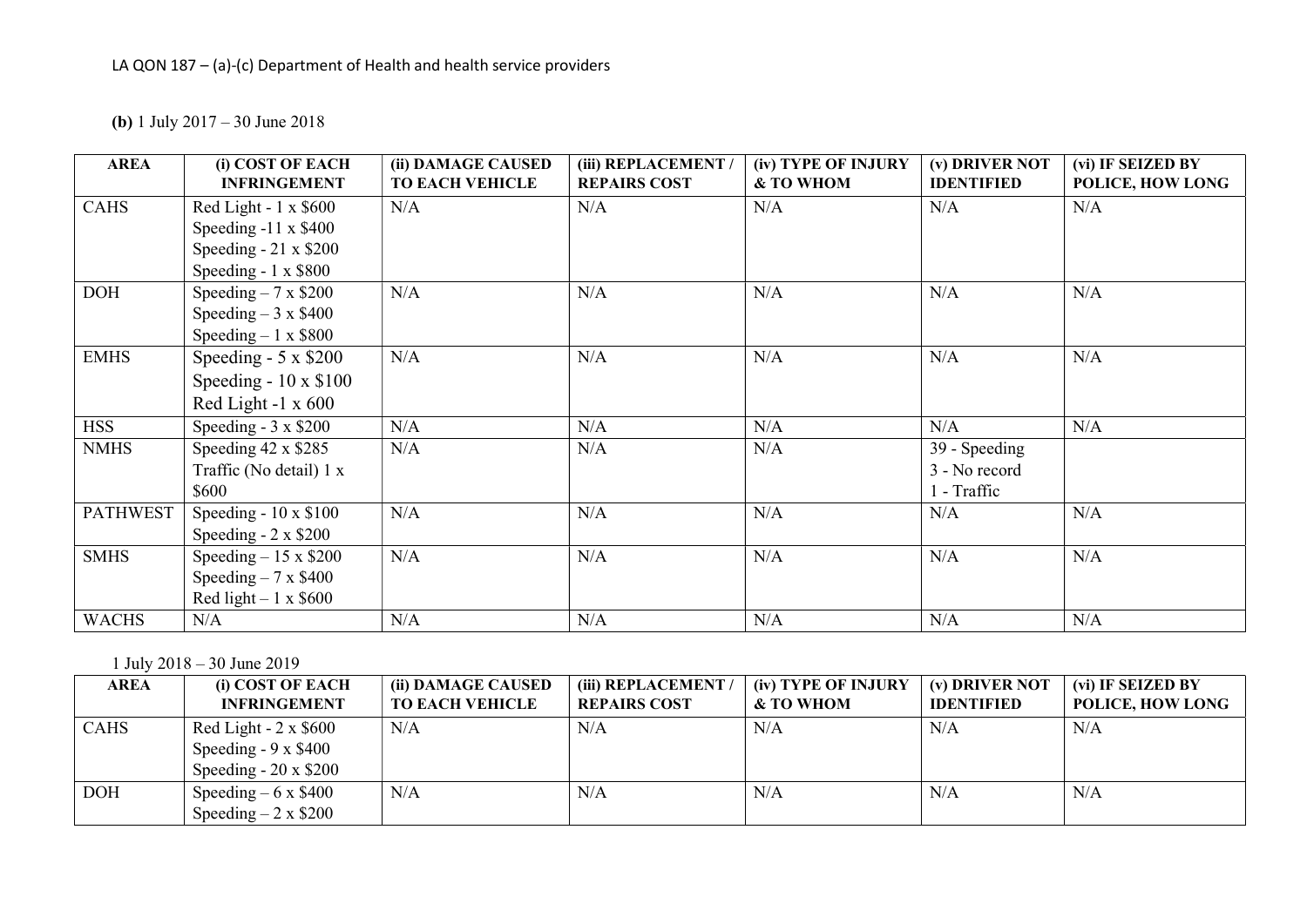| <b>EMHS</b>     | Speeding - $17 \times $200$    | N/A | N/A | N/A | 5 - Speeding             | N/A |
|-----------------|--------------------------------|-----|-----|-----|--------------------------|-----|
|                 | Speeding - $12 \times $400$    |     |     |     |                          |     |
|                 | Speeding - $1 \times $600$     |     |     |     |                          |     |
|                 | Speeding - 1 x \$800           |     |     |     |                          |     |
|                 | Red Light 1 x \$600            |     |     |     |                          |     |
| <b>HSS</b>      | Speeding - $1 \times $200$     | N/A | N/A | N/A | N/A                      | N/A |
| <b>NMHS</b>     | Speeding - $107 \times $289$   | N/A | N/A | N/A | $21 -$ Speeding          |     |
|                 | Traffic Contravene a red       |     |     |     | 88 – No record           |     |
|                 | traffic control signal - 1 x   |     |     |     | $1 - \text{Traffic red}$ |     |
|                 | \$600                          |     |     |     | signal                   |     |
|                 | Traffic Contravene a red       |     |     |     |                          |     |
|                 | arrow signal - $1 \times $600$ |     |     |     |                          |     |
|                 | Traffic contrary to traffic    |     |     |     |                          |     |
|                 | lane arrows at an              |     |     |     |                          |     |
|                 | intersection - 1 x \$400       |     |     |     |                          |     |
| <b>PATHWEST</b> | Red light - $1 \times $300$    | N/A | N/A | N/A | N/A                      | N/A |
|                 | Speeding $-5 \times $100$      |     |     |     |                          |     |
|                 | Speeding - $7x$ \$200          |     |     |     |                          |     |
|                 | Speeding - $1 \times $400$     |     |     |     |                          |     |
| <b>SMHS</b>     | Speeding $-27 \times $200$     | N/A | N/A | N/A | N/A                      | N/A |
|                 | Speeding $-12 \times $400$     |     |     |     |                          |     |
|                 | Red light $-2 \times $600$     |     |     |     |                          |     |
|                 | Contravene lane $-1 x$         |     |     |     |                          |     |
|                 | \$400                          |     |     |     |                          |     |
| <b>WACHS</b>    | N/A                            | N/A | N/A | N/A | N/A                      | N/A |

1 July 2019 – 30 June 2020

| AREA        | <b>(i) COST OF EACH</b>     | (ii) DAMAGE CAUSED     | (iii) REPLACEMENT   | (iv) TYPE OF INJURY | (v) DRIVER NOT    | (vi) IF SEIZED BY       |
|-------------|-----------------------------|------------------------|---------------------|---------------------|-------------------|-------------------------|
|             | <b>INFRINGEMENT</b>         | <b>TO EACH VEHICLE</b> | <b>REPAIRS COST</b> | & TO WHOM           | <b>IDENTIFIED</b> | <b>POLICE, HOW LONG</b> |
| <b>CAHS</b> | Red Light - $1 \times $600$ | N/A                    | N/A                 | N/A                 | N/A               | N/A                     |
|             | Speeding $-11 \times $400$  |                        |                     |                     |                   |                         |
|             | Speeding - $14 \times $200$ |                        |                     |                     |                   |                         |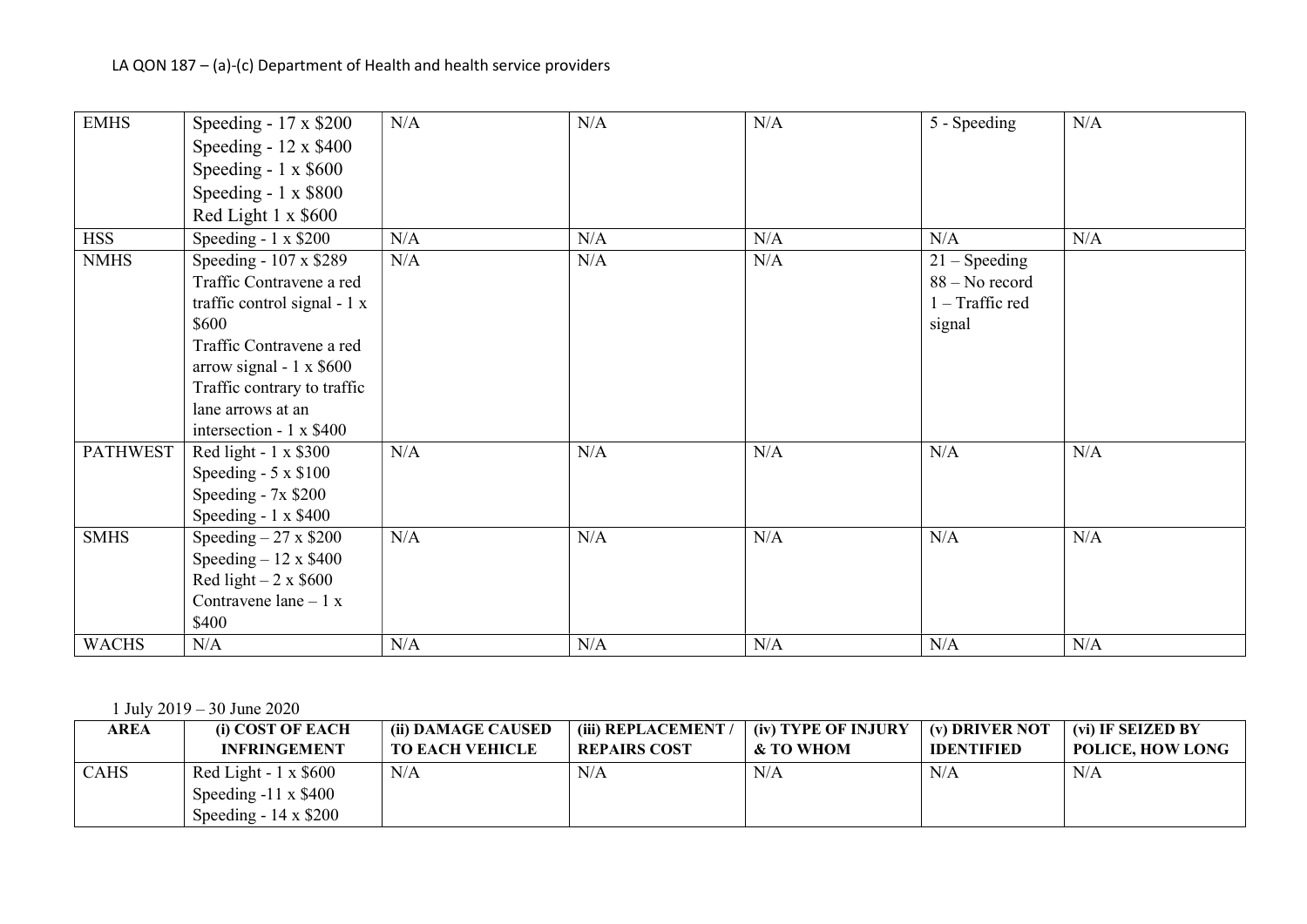| <b>DOH</b>      | Speeding $-4 \times $200$        | N/A | N/A | N/A       | N/A               | N/A       |
|-----------------|----------------------------------|-----|-----|-----------|-------------------|-----------|
|                 | Speeding $-1$ X \$400            |     |     |           |                   |           |
| EMHS            | Speeding - $24 \times $200$      | N/A | N/A | N/A       | 1 - Speeding      | N/A       |
|                 | Speeding $-6 \times $400$        |     |     |           |                   |           |
|                 | Speeding - $1 \times $800$       |     |     |           |                   |           |
| <b>HSS</b>      | Speeding - $3 \times $200$       | N/A | N/A | N/A       | N/A               | N/A       |
|                 | Speeding - $1 \times $400$       |     |     |           |                   |           |
| <b>NMHS</b>     | Speeding - 81 x \$261            | N/A | N/A | N/A       | $14 - Speeding$   |           |
|                 | Failing to provide               |     |     |           | $68 - No record$  |           |
|                 | information - $3 \times $221.90$ |     |     |           | $1 - Red traffic$ |           |
|                 | Traffic (not specified) - 3      |     |     |           | signal            |           |
|                 | x \$ not specified               |     |     |           |                   |           |
|                 | Traffic contrary to traffic      |     |     |           |                   |           |
|                 | lane arrows at an                |     |     |           |                   |           |
|                 | intersection $-1 \times$ \$ not  |     |     |           |                   |           |
|                 | specified                        |     |     |           |                   |           |
|                 | Traffic contravene red           |     |     |           |                   |           |
|                 | traffic control signal - 1 x     |     |     |           |                   |           |
|                 | \$600                            |     |     |           |                   |           |
| <b>PATHWEST</b> | Red light - $1 \times $300$      | N/A | N/A | N/A       | N/A               | N/A       |
|                 | Speeding $-9 \times $100$        |     |     |           |                   |           |
|                 | Speeding - 14 x \$200            |     |     |           |                   |           |
| <b>SMHS</b>     | Speeding $-21 \times $200$       | N/A | N/A | $\rm N/A$ | N/A               | N/A       |
|                 | Speeding $-7 \times $400$        |     |     |           |                   |           |
|                 | Speeding $-1 \times $800$        |     |     |           |                   |           |
|                 | Red light $-2 \times $600$       |     |     |           |                   |           |
|                 | Contravene lane $-1 x$           |     |     |           |                   |           |
|                 | \$400                            |     |     |           |                   |           |
| <b>WACHS</b>    | N/A                              | N/A | N/A | $\rm N/A$ | $\rm N/A$         | $\rm N/A$ |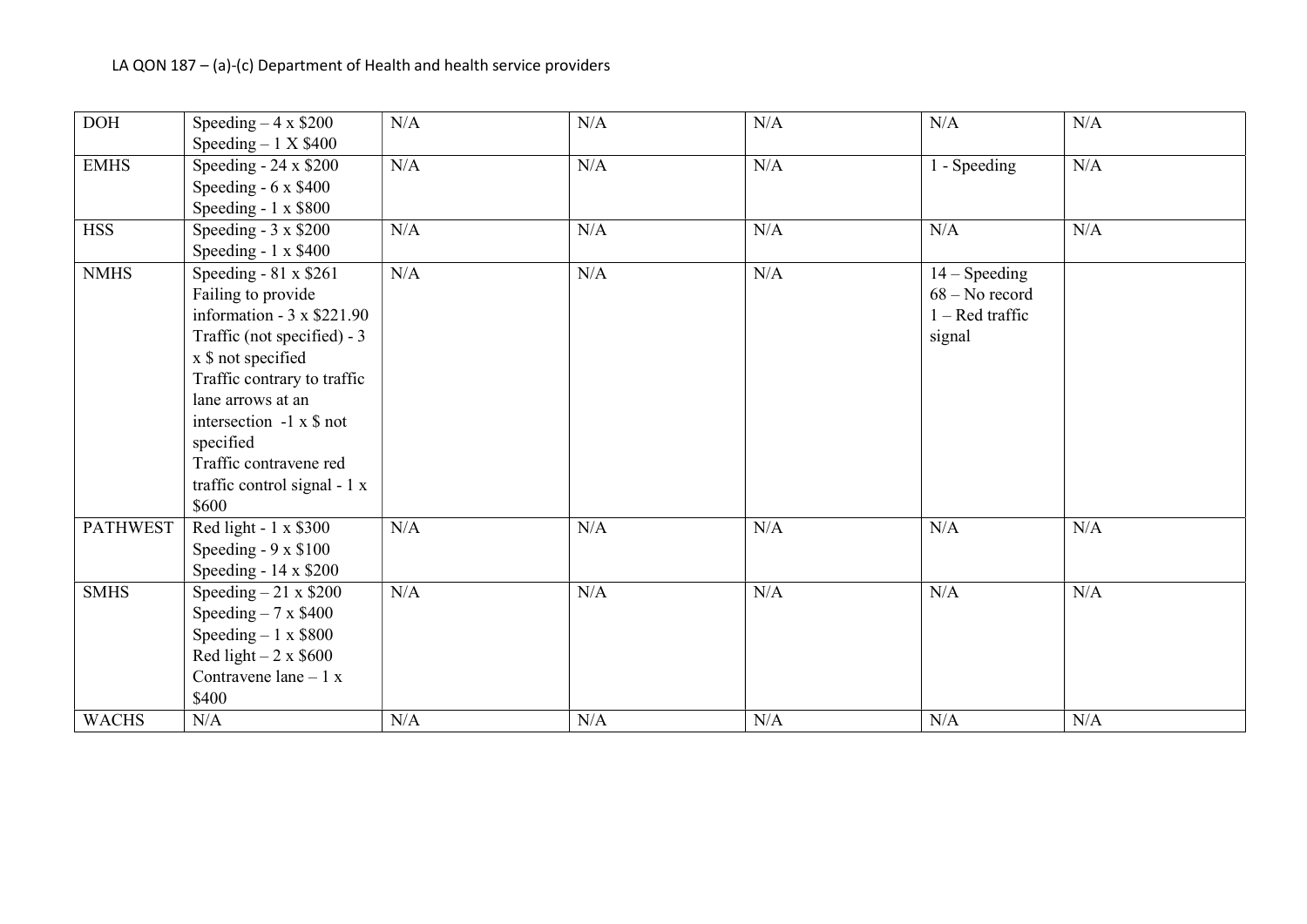1 July 2020 – 30 June 2021

| <b>AREA</b>     | (i) COST OF EACH<br><b>INFRINGEMENT</b> | (ii) DAMAGE CAUSED<br><b>TO EACH VEHICLE</b> | (iii) REPLACEMENT<br><b>REPAIRS COST</b> | (iv) TYPE OF INJURY<br>& TO WHOM | (v) DRIVER NOT<br><b>IDENTIFIED</b> | (vi) IF SEIZED BY<br>POLICE, HOW LONG |
|-----------------|-----------------------------------------|----------------------------------------------|------------------------------------------|----------------------------------|-------------------------------------|---------------------------------------|
| <b>CAHS</b>     | Red Light - $1 \times $600$             | N/A                                          | N/A                                      | N/A                              | N/A                                 | N/A                                   |
|                 | Speeding $-24 \times $200$              |                                              |                                          |                                  |                                     |                                       |
|                 | Speeding - $3 \times $400$              |                                              |                                          |                                  |                                     |                                       |
| DOH             | Speeding $-5 \times $200$               | N/A                                          | N/A                                      | N/A                              | N/A                                 | N/A                                   |
|                 | Speeding $-2 \times $400$               |                                              |                                          |                                  |                                     |                                       |
|                 | Red Light $-1 \times $600$              |                                              |                                          |                                  |                                     |                                       |
| <b>EMHS</b>     | Speeding - $23 \times $200$             | N/A                                          | N/A                                      | N/A                              | N/A                                 | N/A                                   |
|                 | Speeding $-6 \times $400$               |                                              |                                          |                                  |                                     |                                       |
|                 | Red Light - $3 \times $600$             |                                              |                                          |                                  |                                     |                                       |
| <b>HSS</b>      | Speeding - $5 \times $200$              | N/A                                          | N/A                                      | N/A                              | N/A                                 | N/A                                   |
|                 | Speeding - $1 \times $400$              |                                              |                                          |                                  |                                     |                                       |
| <b>NMHS</b>     | Speeding $-61 \times $236$              | N/A                                          | N/A                                      | N/A                              | $13 - Speeding$                     | N/A                                   |
|                 | Failing to provide                      |                                              |                                          |                                  | 1 - Court order                     |                                       |
|                 | information - $3 \times $290$           |                                              |                                          |                                  | fine                                |                                       |
|                 | Court order to pay                      |                                              |                                          |                                  | $53 - No record$                    |                                       |
|                 | parking fine - 3 x \$160                |                                              |                                          |                                  |                                     |                                       |
| <b>PATHWEST</b> | Speeding - $9 \times $100$              |                                              |                                          |                                  |                                     |                                       |
|                 | Speeding $-3 \times $200$               |                                              |                                          |                                  |                                     |                                       |
|                 |                                         |                                              |                                          |                                  |                                     |                                       |
| <b>SMHS</b>     | Speeding $-44 \times $200$              | N/A                                          | N/A                                      | N/A                              | N/A                                 | N/A                                   |
|                 | Speeding $-11 \times $400$              |                                              |                                          |                                  |                                     |                                       |
|                 | Red light $-2 \times $600$              |                                              |                                          |                                  |                                     |                                       |
|                 | Contravene lane $-1 x$                  |                                              |                                          |                                  |                                     |                                       |
|                 | \$400                                   |                                              |                                          |                                  |                                     |                                       |
| <b>WACHS</b>    | N/A                                     | N/A                                          | N/A                                      | N/A                              | N/A                                 | N/A                                   |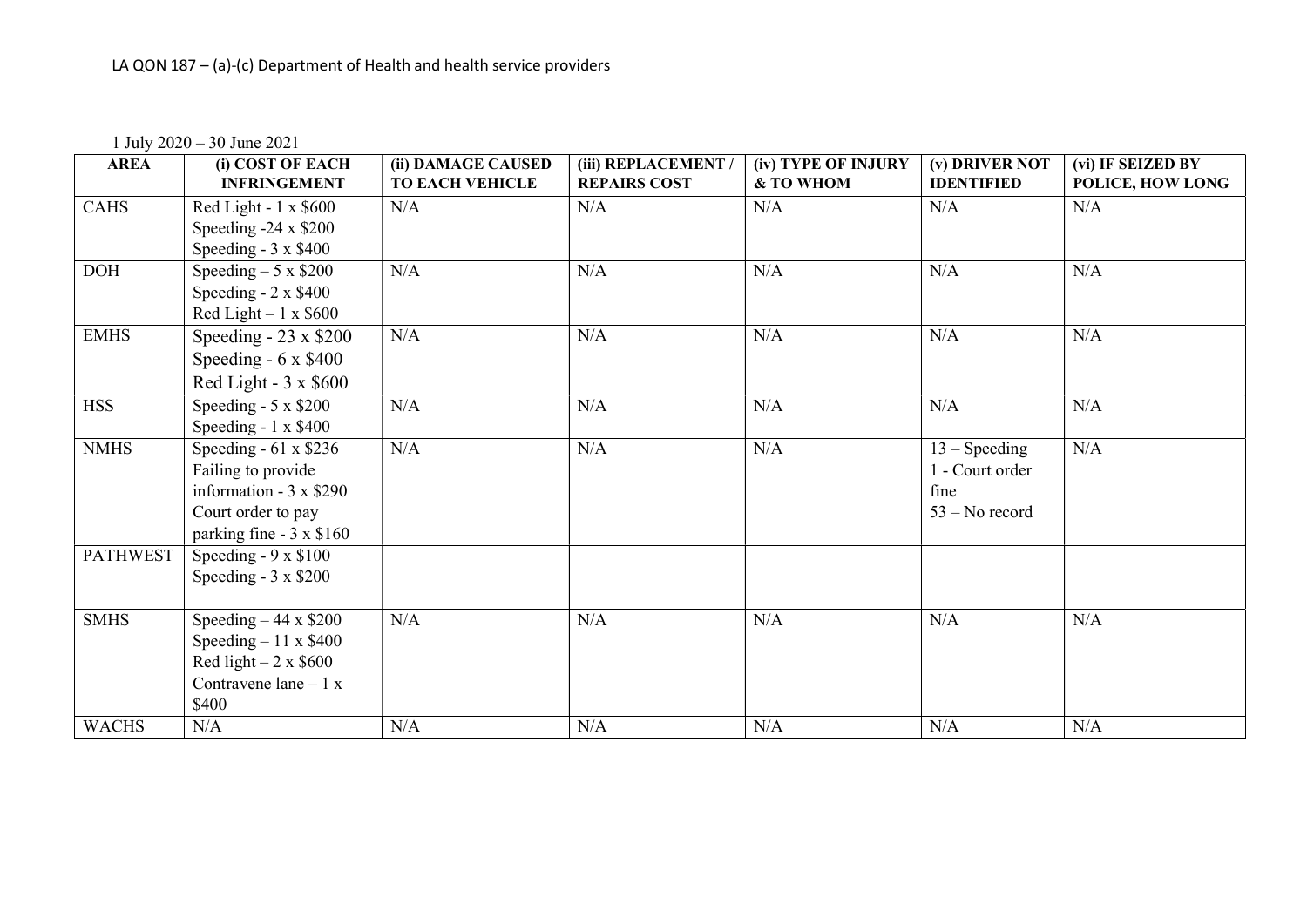1 July 2021 – 3 August 2021

| <b>AREA</b>     | (i) COST OF EACH<br><b>INFRINGEMENT</b> | (ii) DAMAGE CAUSED<br><b>TO EACH VEHICLE</b> | (iii) REPLACEMENT<br><b>REPAIRS COST</b> | (iv) TYPE OF INJURY<br>& TO WHOM | (v) DRIVER NOT<br><b>IDENTIFIED</b> | (vi) IF SEIZED BY<br>POLICE, HOW LONG |
|-----------------|-----------------------------------------|----------------------------------------------|------------------------------------------|----------------------------------|-------------------------------------|---------------------------------------|
| <b>CAHS</b>     | Speeding $-1 \times $400$               | N/A                                          | N/A                                      | N/A                              | N/A                                 | N/A                                   |
|                 | Speeding $-2 \times $200$               |                                              |                                          |                                  |                                     |                                       |
| <b>DOH</b>      | N/A                                     |                                              |                                          |                                  |                                     |                                       |
| <b>EMHS</b>     | Speeding $-2 \times $200$               | N/A                                          | N/A                                      | N/A                              | N/A                                 | N/A                                   |
| <b>HSS</b>      | Speeding - $1 \times $200$              | N/A                                          | N/A                                      | N/A                              | N/A                                 | N/A                                   |
| <b>NMHS</b>     | Speeding $-2 \times $600$               | N/A                                          | N/A                                      | N/A                              | Data not collected                  | N/A                                   |
|                 | Traffic contravene red                  |                                              |                                          |                                  | yet                                 |                                       |
|                 | traffic control signal $-1 x$           |                                              |                                          |                                  |                                     |                                       |
|                 | \$600                                   |                                              |                                          |                                  |                                     |                                       |
|                 | Court order to pay                      |                                              |                                          |                                  |                                     |                                       |
|                 | parking fine $-1 \times $160$           |                                              |                                          |                                  |                                     |                                       |
| <b>PATHWEST</b> | Red light - $1 \times $300$             |                                              |                                          |                                  |                                     |                                       |
| <b>SMHS</b>     | Speeding $-4 \times $200$               | N/A                                          | N/A                                      | N/A                              | N/A                                 | N/A                                   |
|                 | Speeding $-2 \times $400$               |                                              |                                          |                                  |                                     |                                       |
| <b>WACHS</b>    | N/A                                     | N/A                                          | N/A                                      | N/A                              | N/A                                 | N/A                                   |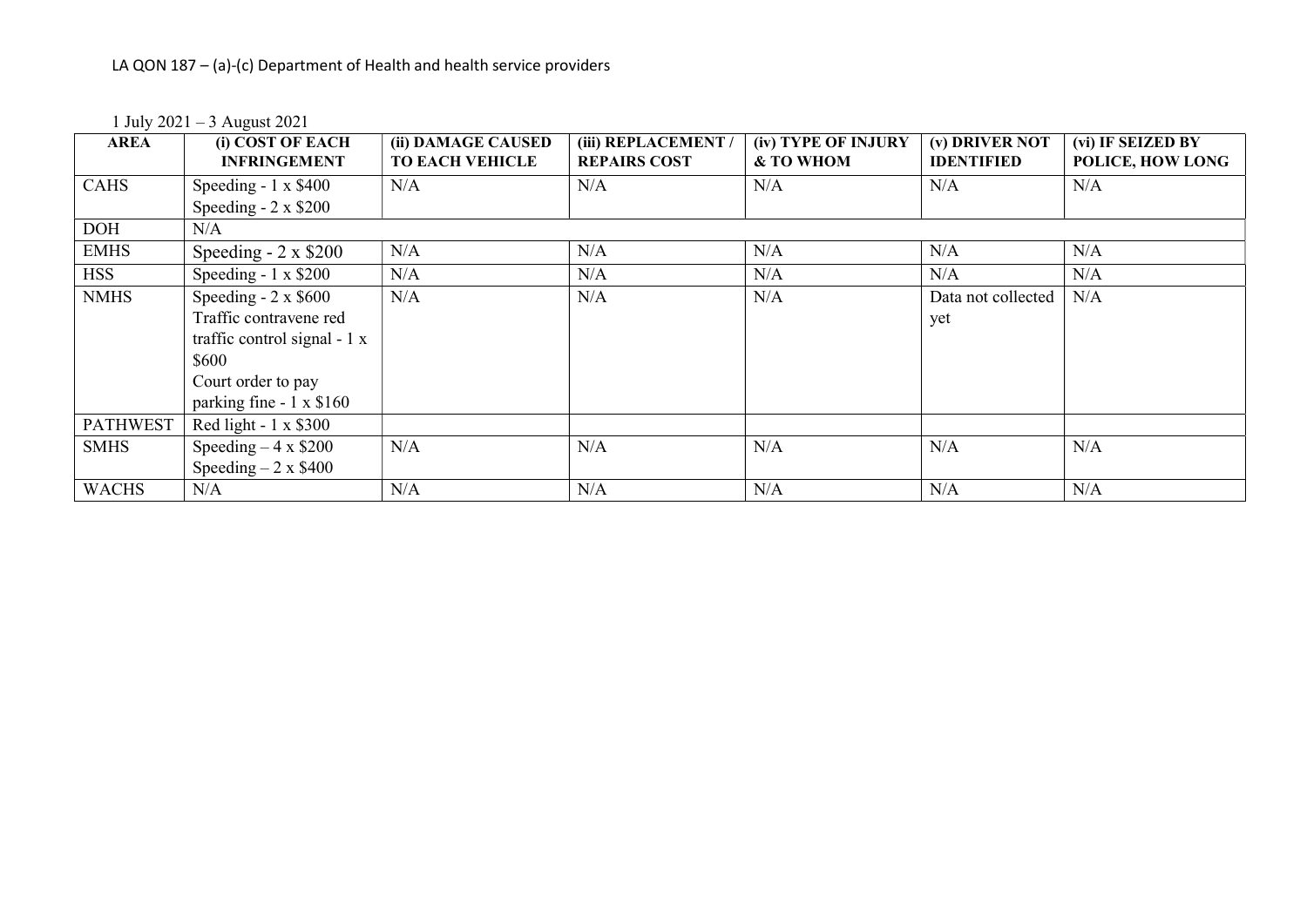(a) 1 July 2017 – 30 June 2018

| <b>AREA</b>     | <b>TOTAL VALUE</b> |  |
|-----------------|--------------------|--|
|                 |                    |  |
| <b>CAHS</b>     | \$10,000           |  |
| <b>DOH</b>      | \$3400             |  |
| <b>EMHS</b>     | \$2,600            |  |
| <b>HSS</b>      | \$600              |  |
| <b>NMHS</b>     | \$11,600           |  |
| <b>PATHWEST</b> | \$1400             |  |
| <b>SMHS</b>     | \$6,400            |  |
| <b>WACHS</b>    | N/A                |  |

1 July 2018 – 30 June 2019

| <b>AREA</b>     | <b>TOTAL VALUE</b> |
|-----------------|--------------------|
|                 |                    |
| <b>CAHS</b>     | \$8,800            |
| <b>DOH</b>      | \$2800             |
| <b>EMHS</b>     | \$10,200           |
| <b>HSS</b>      | \$200              |
| <b>NMHS</b>     | \$26,462.40        |
| <b>PATHWEST</b> | \$2600             |
| <b>SMHS</b>     | \$11,800           |
| <b>WACHS</b>    | N/A                |

1 July 2019 – 30 June 2020

| <b>AREA</b>     | <b>TOTAL VALUE</b> |
|-----------------|--------------------|
|                 |                    |
| <b>CAHS</b>     | \$7,800            |
| <b>DOH</b>      | \$1200             |
| <b>EMHS</b>     | \$8,000            |
| <b>HSS</b>      | \$1000             |
| <b>NMHS</b>     | \$19,265.70        |
| <b>PATHWEST</b> | \$4000             |
| <b>SMHS</b>     | \$9,400            |
| <b>WACHS</b>    | N/A                |

1 July 2020 – 30 June 2021

| <b>AREA</b>     | <b>TOTAL VALUE</b> |  |
|-----------------|--------------------|--|
|                 |                    |  |
| <b>CAHS</b>     | \$6,600            |  |
| <b>DOH</b>      | \$2400             |  |
| <b>EMHS</b>     | \$8,800            |  |
| <b>HSS</b>      | \$1400             |  |
| <b>NMHS</b>     | \$12,790.10        |  |
| <b>PATHWEST</b> | \$1500             |  |
| <b>SMHS</b>     | \$14,800           |  |
| <b>WACHS</b>    | N/A                |  |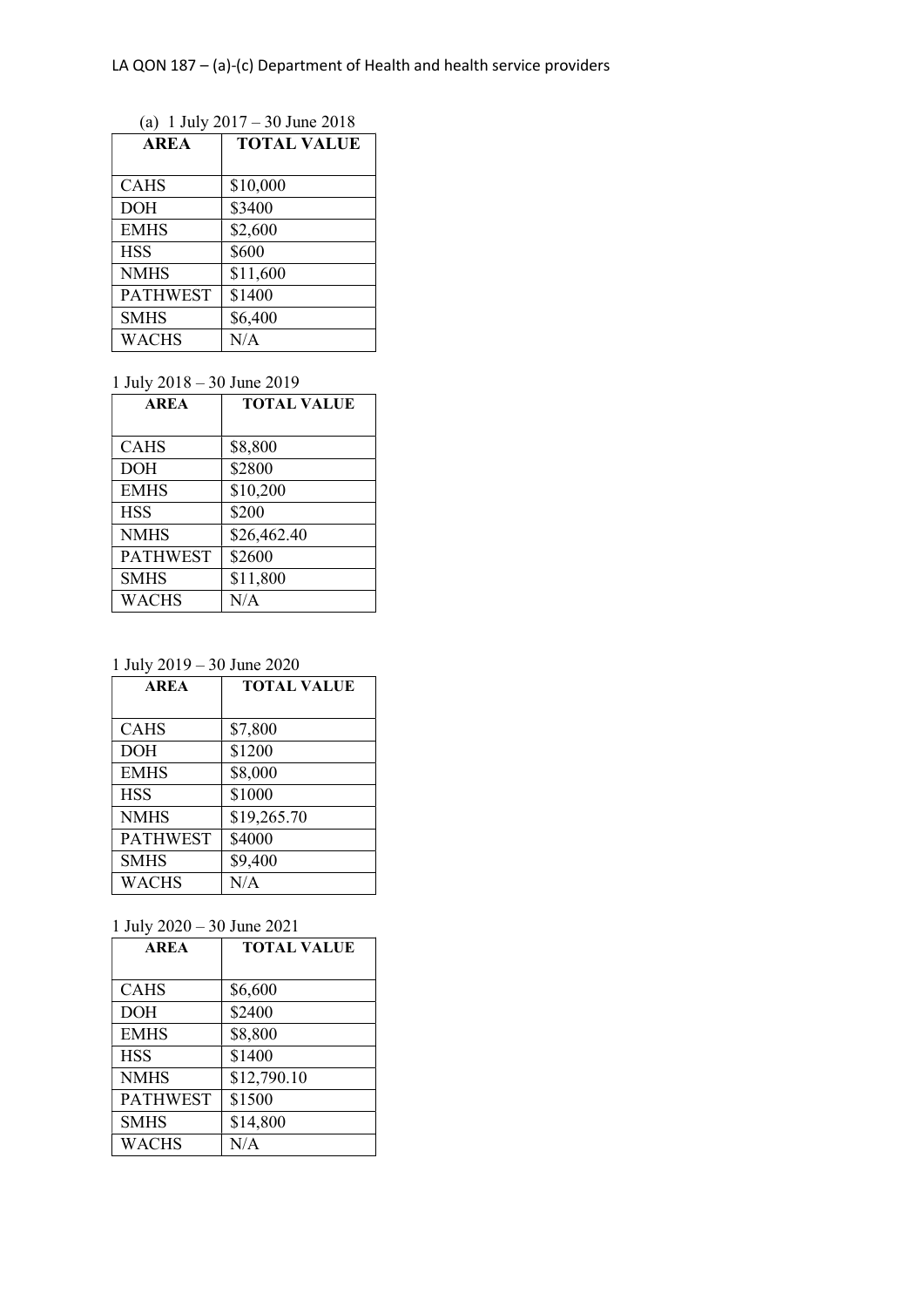LA QON 187 – (a)-(c) Department of Health and health service providers

1 July 2021 – 3 August 2021

| <b>AREA</b>     | <b>TOTAL VALUE</b> |
|-----------------|--------------------|
|                 |                    |
| <b>CAHS</b>     | \$800              |
| <b>DOH</b>      | N/A                |
| <b>EMHS</b>     | \$400              |
| <b>HSS</b>      | \$200              |
| <b>NMHS</b>     | \$3,924.70         |
| <b>PATHWEST</b> | \$300              |
| <b>SMHS</b>     | \$1,600            |
| <b>WACHS</b>    | N/A                |